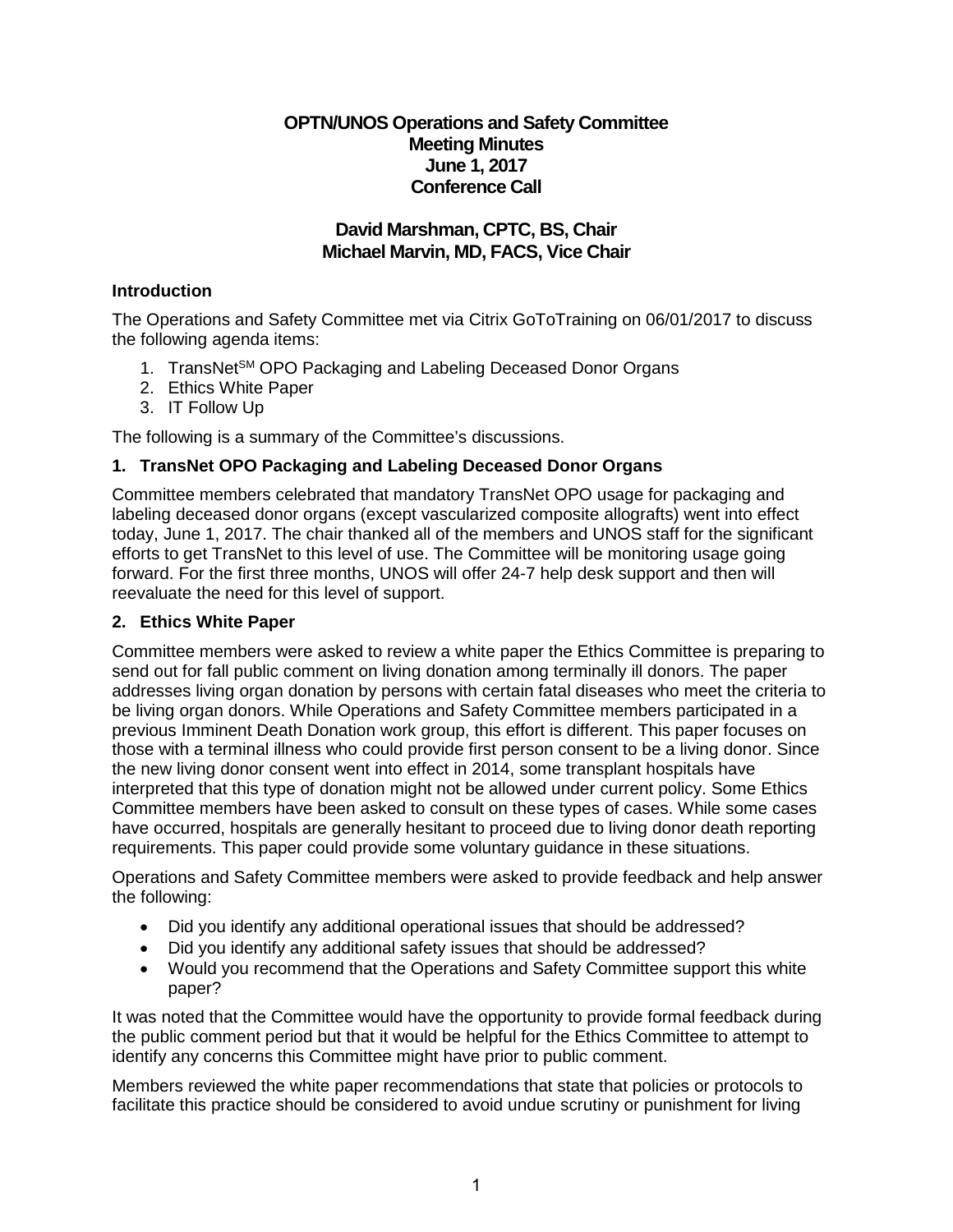donor deaths that are required to be reported to the OPTN. The Ethics Committee would not develop an actual policy proposal. Any proposed policy changes would fall to other Committees, such as the Living Donor Committee. The Ethics Committee would recommend that centers not to be penalized if they are doing this to support the living donor in these situations. This is a position paper and the Ethics Committee is asking other Committees to consider these questions. The position paper starts the discussion and lays out the issues such as it presents a concern to report the eventual living donor death as it makes hospitals hesitant to do this type of donation.

Committee members discussed some questions that they had after reading the draft. Current OPTN Policy 18.6.A requires living donor deaths that occur within two years of the donation to be reported to the OPTN. the review process for living donor deaths that are reported through the Patient Safety Portal. Each reported living donor death that occurs within 2 years of donation is reviewed by the Membership and Professional Standards Committee (MPSC), as required by Policy 18.6.A.

(This policy states: "Recovery hospitals must report [when] a living donor dies within 2 years after organ donation to the Improving Safety Portal within 72 hours after the hospital becomes aware… The Membership and Professional Standards Committee will review all cases reported…and report to the OPTN Board of Directors.)

Members asked if the types of cases being discussed would be viewed the same as a living donor had died in a motorcycle accident. They indicated that these types of deaths would not generally warrant action as they did not contribute to the living donor death.

One member stated that this distinction could get a little slippery. The act of donating a kidney could actually add to the progression of the illness. One member stated as long as the act of donation does not necessarily hasten the death it would be acceptable. The living donor would need to have a good understanding of the living donation process.

Members noted that the definitions are somewhat confusing because the terms are so similar. Members asked about the timeline used to help define fatally ill versus terminally ill potential donors. Some members indicated that they were not sure the timeline is needed. The timeline could be confusing if you have an 80 year old that has a fatal illness with a 10 year expected death. Another member noted that the timeline is needed so that we are not just looking at people with chronic disease. Another stated that perhaps years should not be put on the timeline. Members inquired about the basis of the time frames and whether they were widely accepted in the palliative care community. The Ethics Committee liaison stated that he would follow up on this question as the answer was not cited in the paper. Members had different opinions about the need for the time frame with years but in general supported having some definitions. The Committee noted that this type of donation would not in general impact how things work operationally.

It was stated that this type of donation could be a great opportunity for people to give who are ill. It was also noted that it could bring up trust issues in certain communities. It could be seen as trying to get organs before people pass away and could be tricky in certain communities. It was also noted that the Minority Affairs Committee is also reviewing the paper. The question of the acceptability of who should bring up the organ donation topic was discussed. Someone who is terminally ill might not even know this is an opportunity. One member stated that just letting them know it is an option is not an undue pressure. Another noted that this is a tough area as doctors do not generally bring these topics up at other times (talking to you at your annual physical if you want to give a kidney). No other population has this as a routine conversation. Suggesting that this be part of a routine conversation could be perceived as seeking donors out and that would be questionable. It could be that the paper is silent on this issue or that a neutral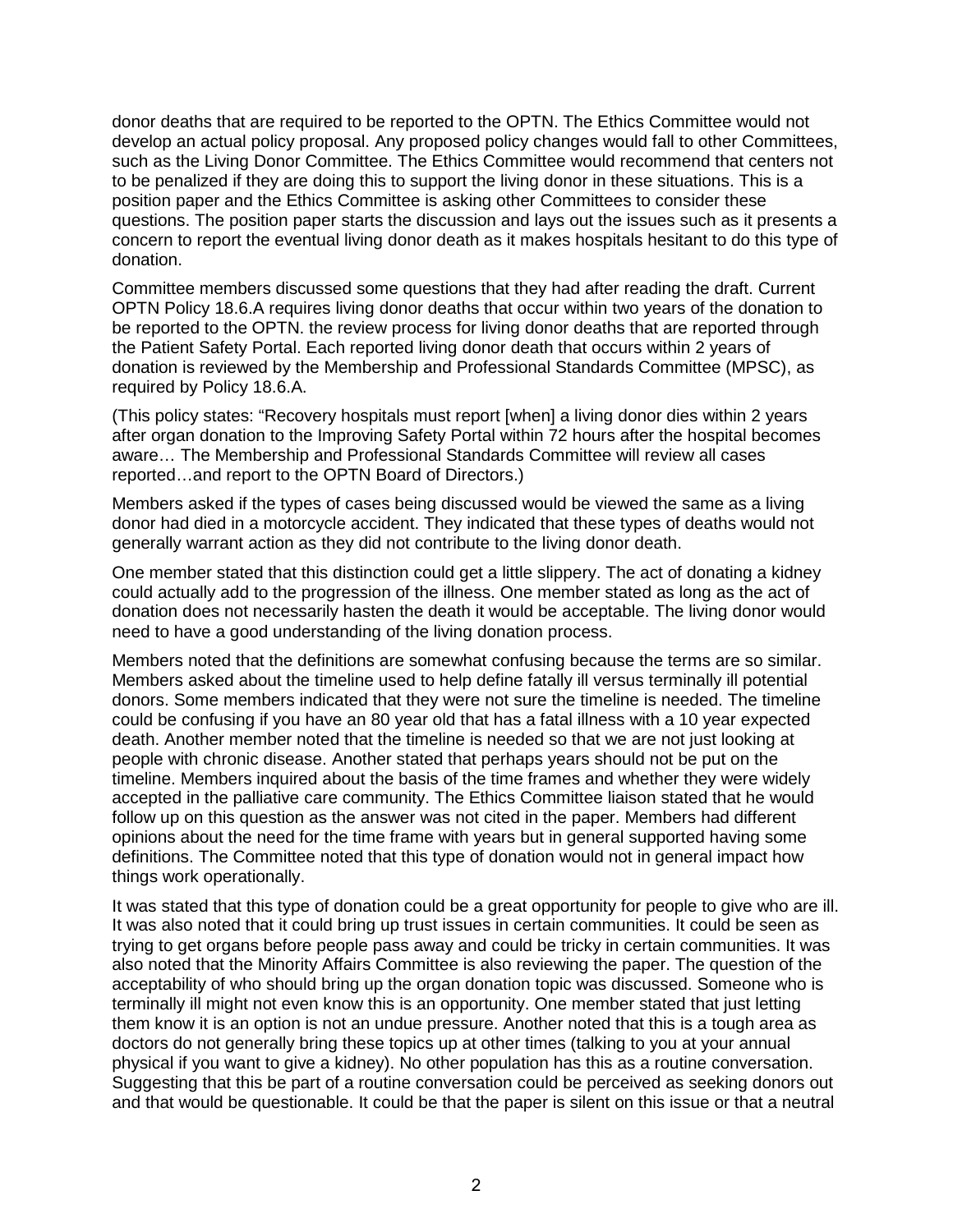stance is taken and the discussion is neither suggested or prohibited. One member expressed that only the potential living donor should breach the subject. If medical personnel bring up the topic, then this might erode trust in donation for some in the public. Others felt that it might be appropriate for medical personnel to bring up the subject along with other topics that are discussed regarding death plans. One member shared that he had a family member with Lou Gehrig's disease and that organ donation was discussed in their support group. He stated that several in the support group wanted to donate their organs. They talked about where they could go and so it is not something that is hidden among some groups with known terminal illnesses. It was noted that the Ethics Committee would probably want to discuss this question as it had not yet come up in the development of the paper. The Ethics Committee will be asked to consider this question and perhaps add recommendations to the white paper.

The Committee did generally support the Ethics Committee sending the white paper out for public comment. They did not express any reservations that the paper should not be sent out and felt that it will generate relevant discussions.

# **3. IT Follow Up**

As requested previously by the Committee, the UNOS Customer Advocacy Director presented potential options for TransNet functionality. A wireframe that would place TransNet as an option in UNet<sup>SM</sup> was shown. It could be that TransNet would be the only application to be accessed for some users. The UNet site administrator would be able to manage the security options. Members were asked if this addressed the needs discussed at the last two meetings. Some members liked this proposed functionality. One member though asked about the option of not having a log in. The demonstrated option would require a log in. TransNet, however as currently being piloted for transplant hospitals does not require a log in. Health Insurance Portability and Accountability Act of 1996 (HIPAA) concerns were mentioned. One OSC member stated that it might not be reasonable to not have to a log in. One member stated that they could not see how you could do ABO verification without log in. It was explained that the recipient ID band and all data populated except for the patient name is based on the donor ID. They are able to see that it is the same people. It was explained that in the current pilot state, the information used is the same information that is on the outside on the organ label and does not give access to protected health information (PHI) It was noted that in order to access reports which do contain PHI, a log in is required. Committee members and staff discussed this issue that has arisen several times previously.

One member talked about the difficulties in managing OR staff access even if it were to be within UNet due to the number of staff members. For kidneys it would probably involve every single OR staff member so the permissions would be challenging. On the other hand if the functionality offered a uniform, consistent, and compliant manner to perform ABO verification then it could be worth the effort. It was noted that this might be the most difficult issue to work through. UNOS staff shared that the pilot was based on interviews and traveling around the country to transplant hospitals who indicated that having a log-on would decrease use and acceptance.

It was asked if the current pilot had been vetted and found acceptable by the Centers for Medicaid and Medicare Services (CMS). One member noted that CMS has had many questions upon audit regarding verification practices. UNOS staff had had a face to face meeting with CMS over a year ago. CMS did not express any concerns with the functionality that can generate a report. The report includes the ability to document an attestation of the scan and the verification. They were fine with the documentation being produced by TransNet. They gave the rubber stamp as long as members do things in the correct order and it aligns with the their policies and procedures. TransNet has the ability to time stamp all verification activities.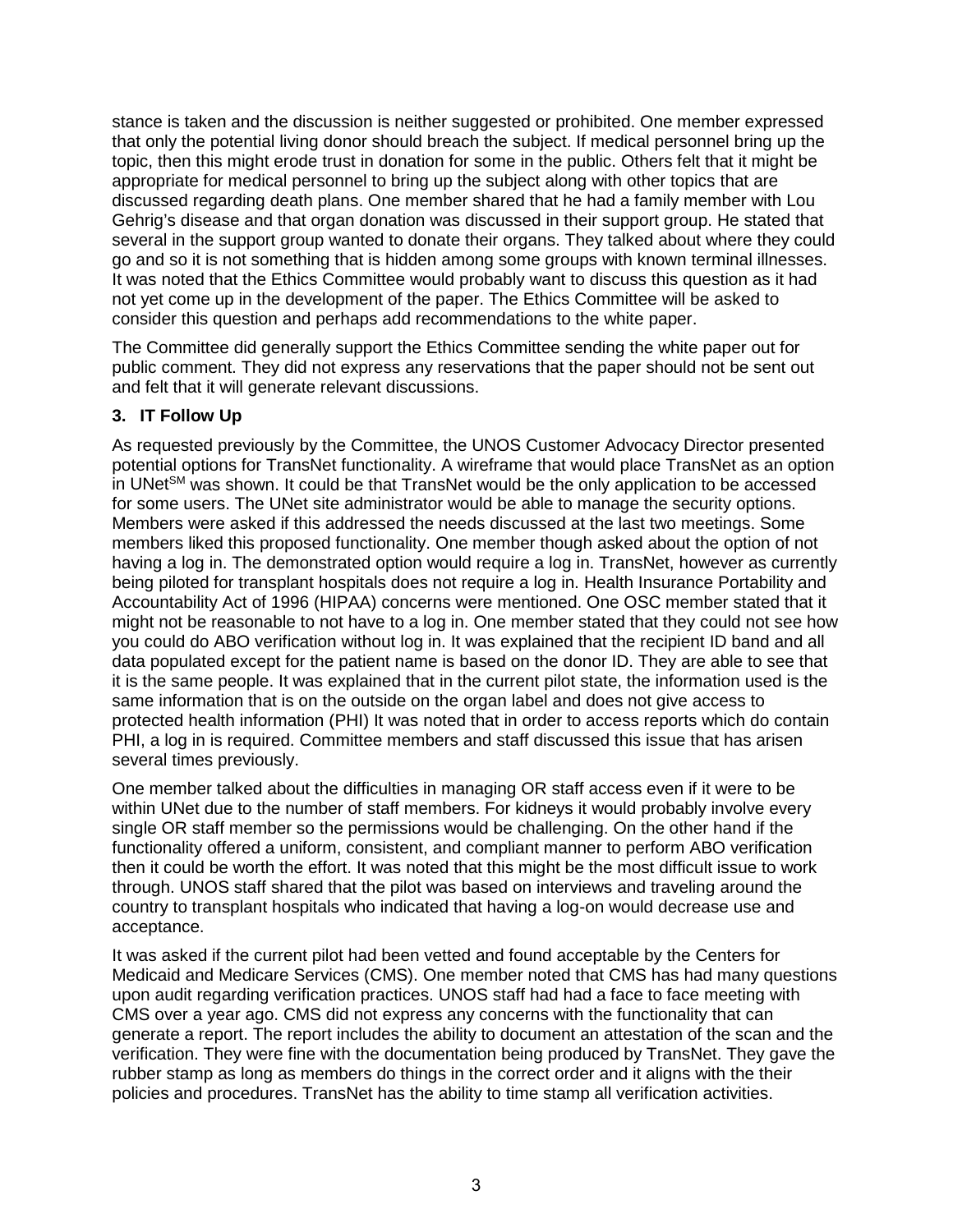Scanning of barcodes lessens burdens than those with manual verifications. Armbands are printed out of match screen. Ninety-percent of the time coordinators perform functions off site but to accept an organ offer they must log in to DonorNet and then they can print armbands on a network printer. Some OSC members noted it would require some careful work to get onto a network printer. TransNet staff have been working closely with pilot hospitals and have had success in getting network print access so that pilot sites can start print functions from off site.

Operations and Safety Committee members were asked what TransNet transplant hospital mandatory use would entail. Members indicated that organ check-in and ABO verifications were key. The Committee did not see extending TransNet to organ re-packaging (deceased and living donors) at this time. It was asked if living donor organs that stay within same OR suite need to be packaged and labeled. OSC members replied that surgeons do not want to package living donor organs that will be going down the hall.

Current and future potential options for functionality were reviewed and shown according to the table and power point slide summaries below:

| <b>Functionality</b>                                            | <b>UNetSM</b><br><b>Application</b> | <b>Deceased Donor</b> | <b>Living Donor</b> |
|-----------------------------------------------------------------|-------------------------------------|-----------------------|---------------------|
| Organ Check In                                                  | TransNet <sup>SM</sup>              | <b>YES</b>            | <b>YES</b>          |
| <b>Pre-Recovery Verification</b>                                | <b>DonorNet®</b>                    | <b>YES</b>            | N/A                 |
|                                                                 | <b>TIEDI®</b>                       |                       | <b>PROPOSED</b>     |
| <b>Pre-Transplant Verification</b><br>Prior to Organ Receipt    | <b>DonorNet</b>                     | <b>YES</b>            | N/A                 |
|                                                                 | Waitlist <sup>SM</sup>              |                       | <b>PROPOSED</b>     |
| <b>Pre-Transplant Verification</b><br><b>Upon Organ Receipt</b> | <b>TransNet</b>                     | <b>YES</b>            | <b>PROPOSED</b>     |

#### **Table 1: Proposed and Current Functionality**

#### **Power Point slide summaries:**

Phase one functionality would be geared at transplant hospital functionality.

- Addition of Pre-recovery verification for living donors
	- o Programming within TIEDI
	- o Include ability to print organ label and recipient ID band
- Addition of Pre-transplant verification prior to organ arrival for living donor recipients
	- o Programming within Waitlist
	- o Include ability to print recipient ID band
- Pre-transplant verification upon organ arrival for living donors